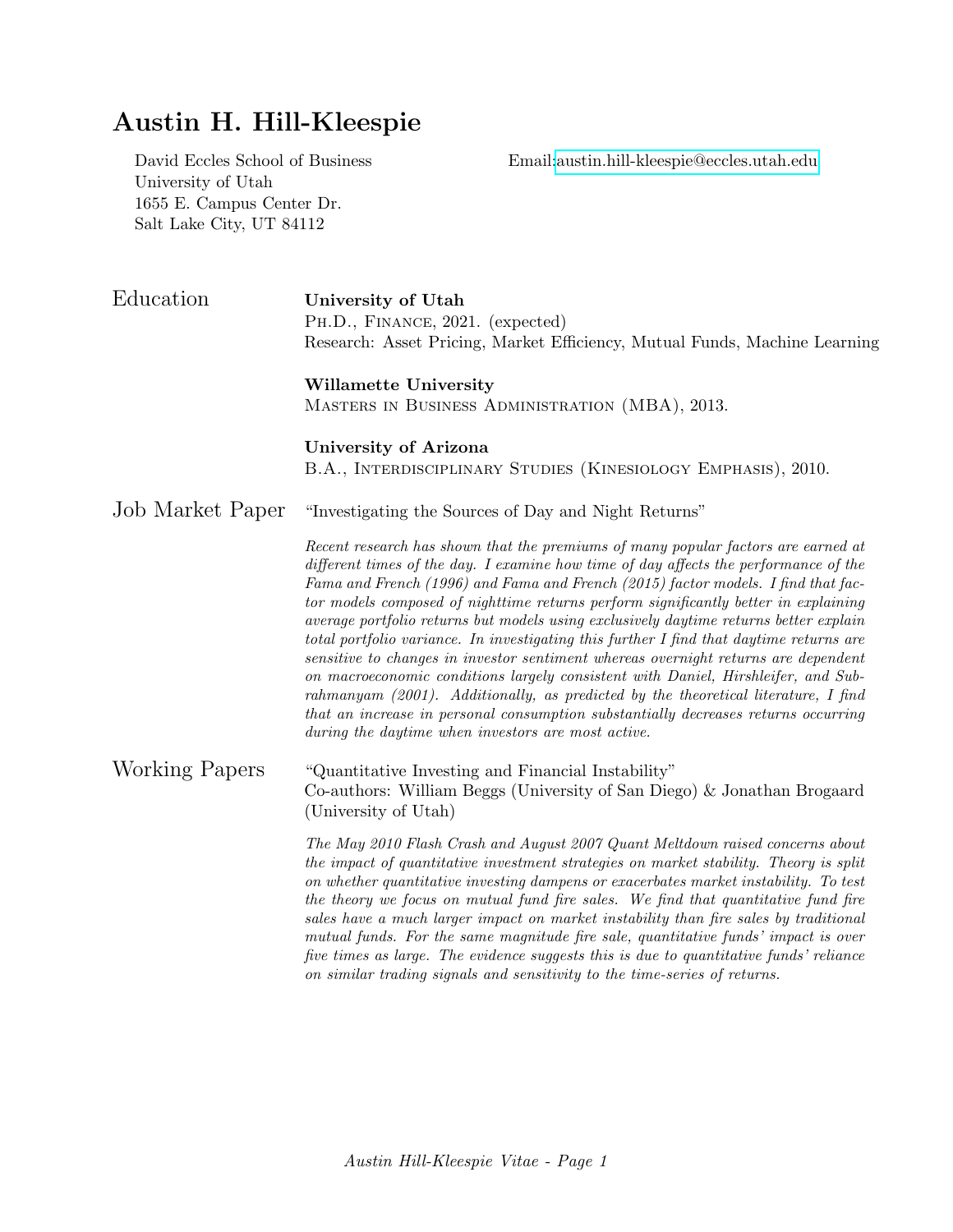|                             | "The Good, The Bad, and The Trending: Using Social Media Data To Test<br>Theories of Momentum"                                                                                                                                                                                                                                                                                                                                                                                                                                                                                                                                                 |
|-----------------------------|------------------------------------------------------------------------------------------------------------------------------------------------------------------------------------------------------------------------------------------------------------------------------------------------------------------------------------------------------------------------------------------------------------------------------------------------------------------------------------------------------------------------------------------------------------------------------------------------------------------------------------------------|
|                             | I use a unique data set from investor centric social media site StockTwits to test<br>the Hong and Stein (1999) two trader theory of momentum against Daniel, Hirsh-<br>leifer, and Subrahmanyam (1998) self attribution theory. Tests of individual securi-<br>ties and portfolios produce results which are largely consistent with Hong and Stein<br>$(1999)$ . For individual securities I find that trailing measures of sentiment have<br>predictive power over future stock returns. Portfolios generated using StockTwits<br>data are found to have strong explanatory power over the daily momentum factor<br>from Carhart $(1997)$ . |
| Conference<br>Participation | Presentations<br>2017 Financial Management Association Annual Meeting<br>2018 Financial Management Association Annual Meeting<br>2019 Financial Management Association Annual Meeting*                                                                                                                                                                                                                                                                                                                                                                                                                                                         |
|                             | <b>Poster Sessions</b><br>2018 University of Miami Behavioral Finance Conference<br>2019 American Finance Association Annual Meeting                                                                                                                                                                                                                                                                                                                                                                                                                                                                                                           |
|                             | <b>Discussant Sections</b><br>2017 Financial Management Association Annual Meeting                                                                                                                                                                                                                                                                                                                                                                                                                                                                                                                                                             |
|                             | ( $*$ Denotes presentations by co-authors)                                                                                                                                                                                                                                                                                                                                                                                                                                                                                                                                                                                                     |
| Workshop<br>Participation   | 2018 Stanford PhD Masterclass: Delegated Money Management in Equilibrium                                                                                                                                                                                                                                                                                                                                                                                                                                                                                                                                                                       |
| Teaching                    | David Eccles School of Business, University of Utah<br>Instructor, FINAN 4050: Undergraduate Investments<br>-Summer 2020 Teaching Evaluation Score: 5.95/6.00<br>-Fall 2017 Teaching Evaluation Score: 5.44/6.00                                                                                                                                                                                                                                                                                                                                                                                                                               |
|                             | <b>Other Teaching Activities</b><br>-Instructor, DESB PhD Summer Bootcamp, 2018 to Present<br>Topics: Using Economic Data For Research, Stata, R, Latex<br>-Teaching Assistant to Professor Michael Cooper, 2016 to Present<br>FINAN 6360: Masters Investment and Portfolio Management                                                                                                                                                                                                                                                                                                                                                         |
| Service<br>Activities       | David Eccles School of Business, University of Utah<br>-Student Representative DESB PhD Committee, 2018 to Present                                                                                                                                                                                                                                                                                                                                                                                                                                                                                                                             |
|                             | <b>Professional Service</b><br>Referee: Journal of Futures Markets                                                                                                                                                                                                                                                                                                                                                                                                                                                                                                                                                                             |